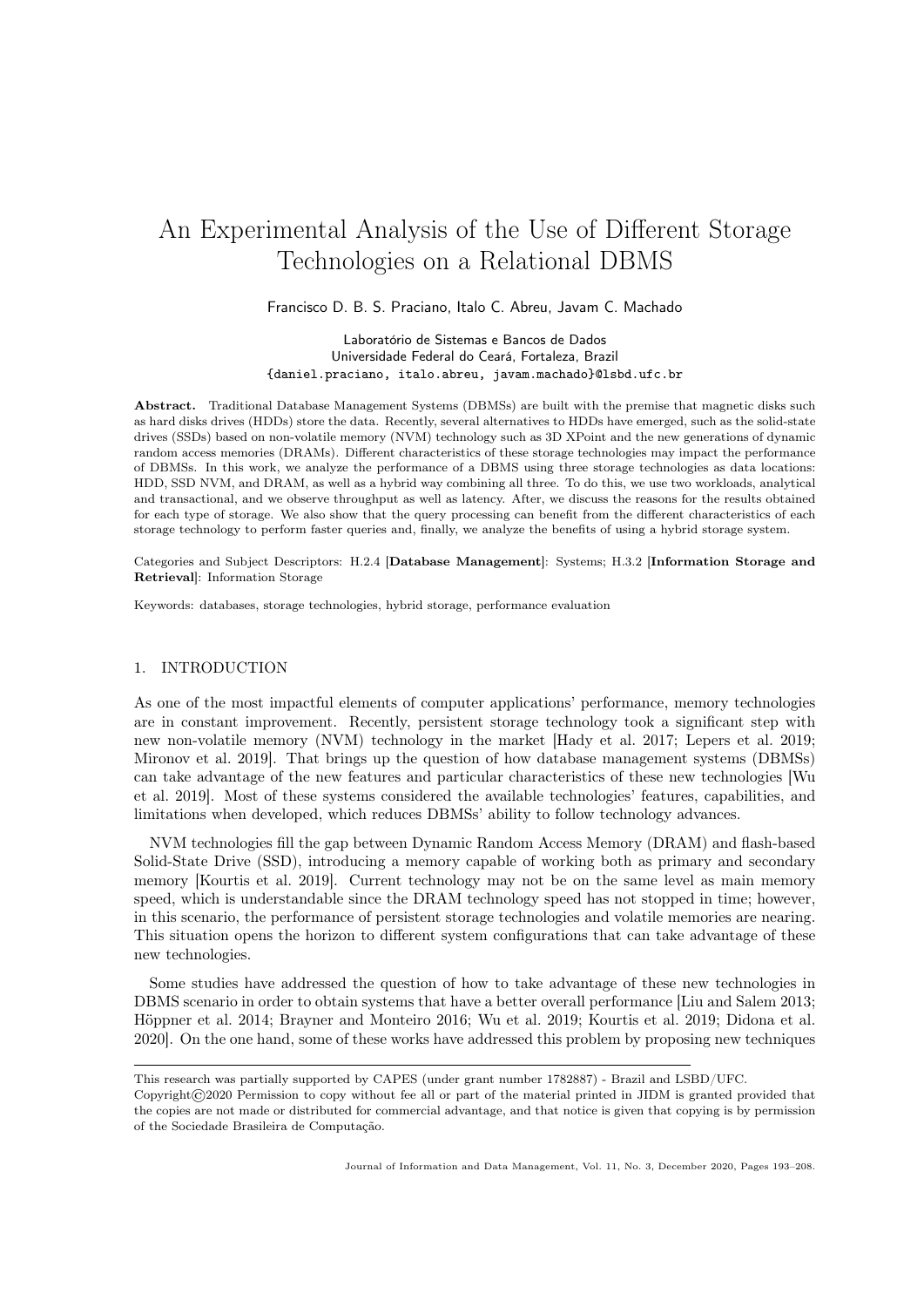#### 194 · F. D. B. S. Praciano, I. C. Abreu and J. C. Machado

for the DBMS core. For example, [Liu and Salem 2013] proposed a new buffer mechanism that is aware of the underlying hardware. On the other hand, several works have analyzed the influence of these new storage technologies without extreme changes in the DBMS core, as can be seen in [Brayner and Monteiro 2016] in which the authors have used SSD as storage technology to analyze the impact that a simple change from HDD to SSD may have on a DBMS. Our work follows this approach of conducting a study without making changes to the DBMS core. In addition, we also set up a hybrid approach to use multiple storage technologies at the same time.

This work is an extension of the paper [Praciano et al. 2019] and it aims to empirically evaluate the impact of the storage technology evolution in DBMS's performance and to study how DBMSs can be used in conjunction with other storage technologies on a hybrid approach. We measure the throughput and latency of PostgreSQL, a relational DBMS, running with the following storage technologies: HDD, SSD NVM, and DRAM. Our investigation discusses the effects through the following questions: 1) What are the impacts of storage technologies on a relational DBMS's performance? 2) Given the data and workload's features, how to build a hybrid storage model using different storage technologies that provides better performance? 3) What would be the cost-benefit of this hybrid storage?

The article is organized as follows: Section 2 discusses the current storage technologies available and their features. In Section 3, we study the performance impact of using different storage technologies separately on both analytical and transactional workloads. In Section 4, we show how to build a possible hybrid system using a transactional workload and analyze both the performance and costbenefit of it, which may heavily improve a database system performance. In Section 5, we discuss recent works related to the subjects covered in this article. Lastly, in Section 6, we present our final remarks and indicate possible future works.

#### 2. STORAGE TECHNOLOGIES

Hard disk drive (HDD) is the most common storage technology used by relational database management systems. These DBMSs often adopt several premises assuming that HDDs would store data; for example, most DBMSs implement a block-oriented storage interface [Ramakrishnan and Gehrke 2002]. In recent years, new storage technologies were proposed, such as solid-state drives (SSDs) based both on flash and new non-volatile memory (NVM). Figure 1 shows these technologies' components. The absence of mechanical parts in SSDs, such as the spindle or the actuator arm present on HDDs, provides persistent storage with higher access rates than current HDDs, while its cost per stored byte has been decreasing consistently every year [Shah et al. 2008; McCallum 2017].



Fig. 1. Working diagram of HDD, NAND Flash SSD and 3D XPoint NVM, respectively. Modified from [Zukowski 2009; Kuo et al. 2011; Kelion et al. 2015].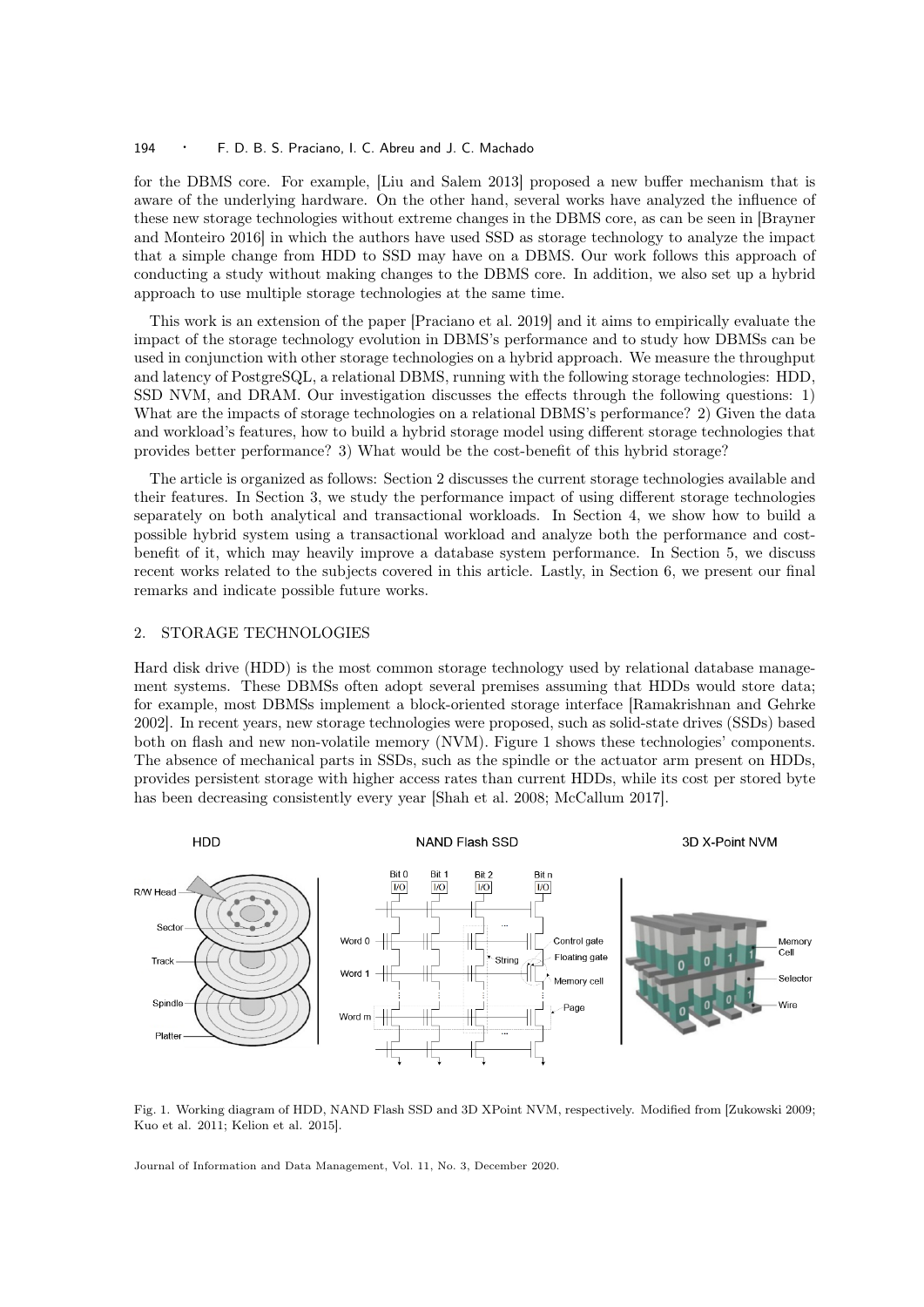SSD is a persistent storage technology that stores data in electric circuits. Most SSDs used as secondary memories use NAND flash memory cells organized into blocks composed of pages (Figure 1). The cells can be Single-level (SLC), which can store only one bit, or Multi-level (MLC), which may store two or more bits. These cells have a lifetime, computed by the number of rewrites, and may start causing errors once they are close to ending; consequently, the device loses its maximum capacity over the years. The access latency of both read and write operations is asymmetric because the read function is page addressed, while the write one is block addressed. HDDs are much slower than SSDs, which in turn are still orders of magnitude slower than DRAMs. However, in energy consumption, SSDs are more efficient than DRAMs.

NVM Express (NVMe) [NVM Express 2019] is a standard protocol for host-to-controller interfaces that allows host software to communicate with non-volatile memory through a PCI Express (PCIe) bus. It has become the industry standard for PCIe SSDs. Its development aimed to improve latency and takes benefit from parallelism. It has a shorter I/O data path and simplified software stack compared with SATA's AHCI standard protocol, which hard drives use to connect and communicate with host systems. The NVMe standard may support up to  $65.535\,\mathrm{I/O}$  queues with  $64K$  entries each, although manufacturers often implement much less. Figure 2 shows the NVMe command processing steps. First, the host inserts a command to a submission queue (1), then it tells the controller that there is a new command (2). The controller then fetches command from the queue (3) and processes it (4). Then, the controller writes the completion entry, including the last fetched command (5), and communicates it to the host by an interrupt (6). Finally, the host processes the entry (7) and writes a doorbell to release completion entry (8).

The NVMe SSD used in this work, Intel Optane, is based on a technology called 3D XPoint [Hady et al. 2017]. It is a three-dimensional structure that allows direct access to storage cells. Similar to DRAM, each memory cell stores one bit. It is structured in a matrix, in which rows are wordlines, and columns are digitlines. This way, data is addressed by byte, which is not possible with NAND technology. Besides that, these memory cells do not degrade per write cycle as NAND cells do. This structure is in Figure 1. 3D XPoint SSDs bring significant improvements in both performance and cell density than flash-based SSDs and are examples of non-volatile memory potential. We believe that DBMSs must be ready to adapt to the evolution of this type of technology.



Fig. 2. NVMe command processing. Modified from NVMe base specification.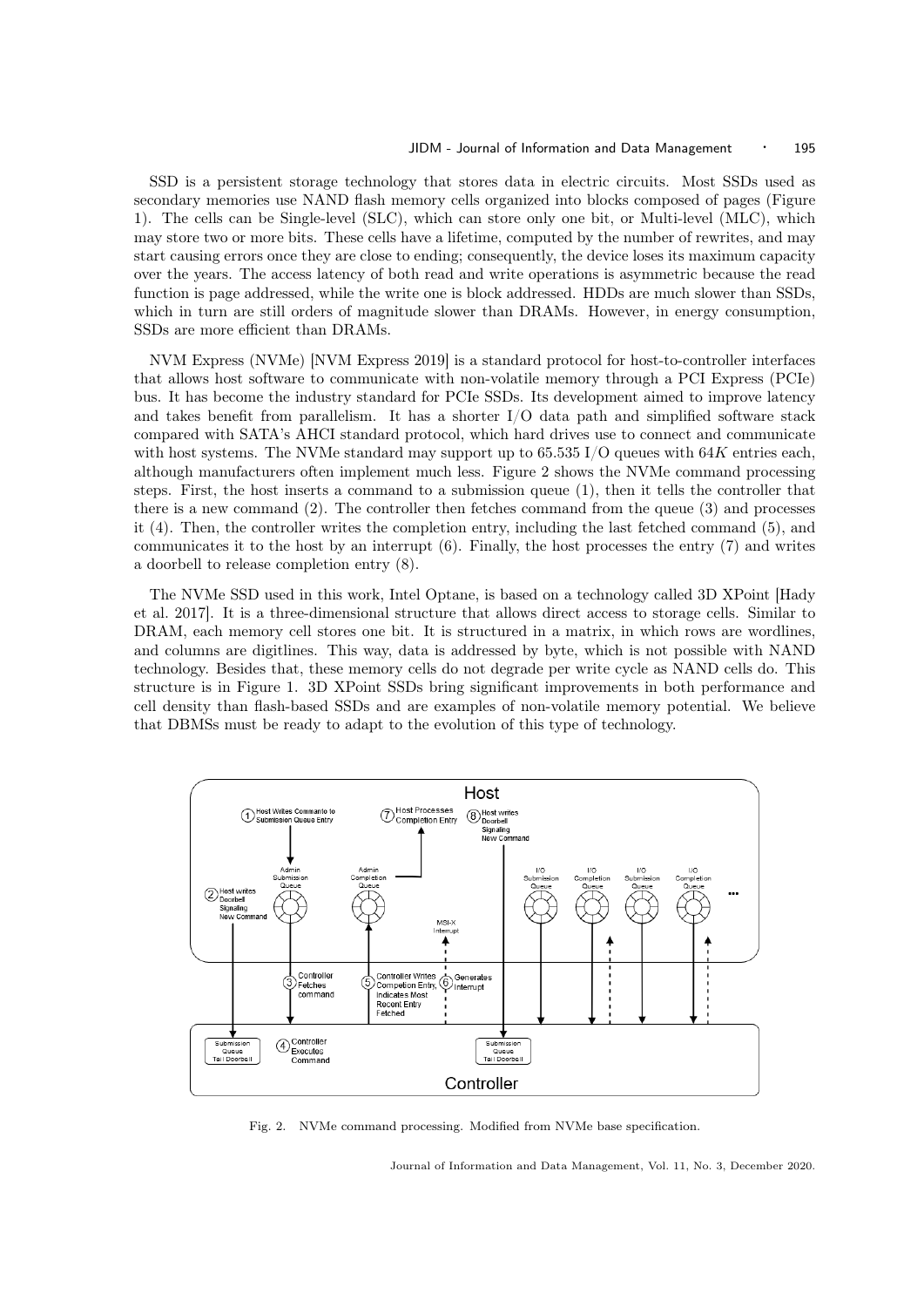#### 196 · F. D. B. S. Praciano, I. C. Abreu and J. C. Machado

Not only non-volatile memory technologies are improving, but the evolution of DRAM has made it feasible to build DBMSs for main memory-resident databases, which has become good alternatives to many applications. In this type of system, data organization takes advantage of the byte addressing provided by this technology. However, a security copy of the database and a log must be stored in slower but persistent storage technologies and must be kept relatively up-to-date. Inmemory databases are faster in terms of query processing but are more expensive per byte, and energy consumption efficiency is also a concern.

#### 3. SINGLE STORAGE

This work investigates initially, through the execution of both analytical and transactional workloads, the performance measured by latency and throughput of a relational DBMS when using different storage technologies. The descriptions of these two types of workloads are in Section 3.1. In our experiments, we used PostgreSQL, which implements a blocks-oriented interface in its storage module. Hence, for our in-memory DBMS experiments, we employed a ramfs file-system that allows the blockaddressing of main memory. Thereby, we can evaluate DRAM side by side with other block-oriented technologies. The usage of ramfs can impact the DRAM's performance, but it serves for comparative analysis.

The experiments were executed with a machine with three storage technologies, an HDD, an SSD NVM, and a DRAM according to Table I, with an Intel Xeon E5-2609 v3 1.9 GHz 15M Cache 6 cores and a GNU/Linux Kernel 4.15.0. Moreover, we chose PostgreSQL version 11.1 as DBMS. To obtain the results, we performed ten independent executions of each experiment on each storage technology and then calculated the metric average. It is worth mentioning that, in each storage technology' evaluation, we made sure to eliminate the presence of I/O in other technologies.

| Storage systems' technical features.<br>Table I. |                 |                            |                   |  |
|--------------------------------------------------|-----------------|----------------------------|-------------------|--|
| Features                                         | HDD<br>7.2K RPM | $_{\rm SSD}$<br><b>NVM</b> | DRAM              |  |
| Manufacturer                                     | Dell            | Intel                      | Smart             |  |
| Capacity (GB)                                    | 1000            | 375                        | 24                |  |
| Latency $(ms)$                                   | 8.3             | 0,01                       | $5 \cdot 10^{-7}$ |  |
| Bandwidth $(GB/s)$                               | 1,2             | 2,4                        | 17                |  |
| Price/bit (R <sup>8</sup> /GB)                   | 1,99            | 20.27                      | 43,75             |  |

PostgreSQL organizes the caching subsystem in two layers, the internal one directly controlled by the DBMS, and another one managed by the operating system (OS). When PostgreSQL reads a page from disk, it first goes to the OS cache and then to its buffer. A similar process occurs in writing, i.e., dirty data is flushed to the OS cache, and then, the OS writes into the disk. This caching subsystem impacts the results by improving the HDD performance with cache hits and creating an additional overhead that can reduce DRAM's performance. To avoid this scenario, we modified our setup to ensure that the OS cache does not affect the technologies' performance. As a result, it is as if the OS cache did not exist in this setup. Before presenting the experimental evaluation results, we briefly explain the differences between the two workloads used.

#### 3.1 Analytical vs Transactional Workloads

Two types of workloads, analytical and transactional, represent well the two main ways that database applications perform access to data. They have different characteristics that make the queries carried out on each type differently [Rayner et al. 2014]. In the analytical or Online Analytical Processing (OLAP) workload [Chaudhuri and Dayal 1997], queries design focuses on providing information from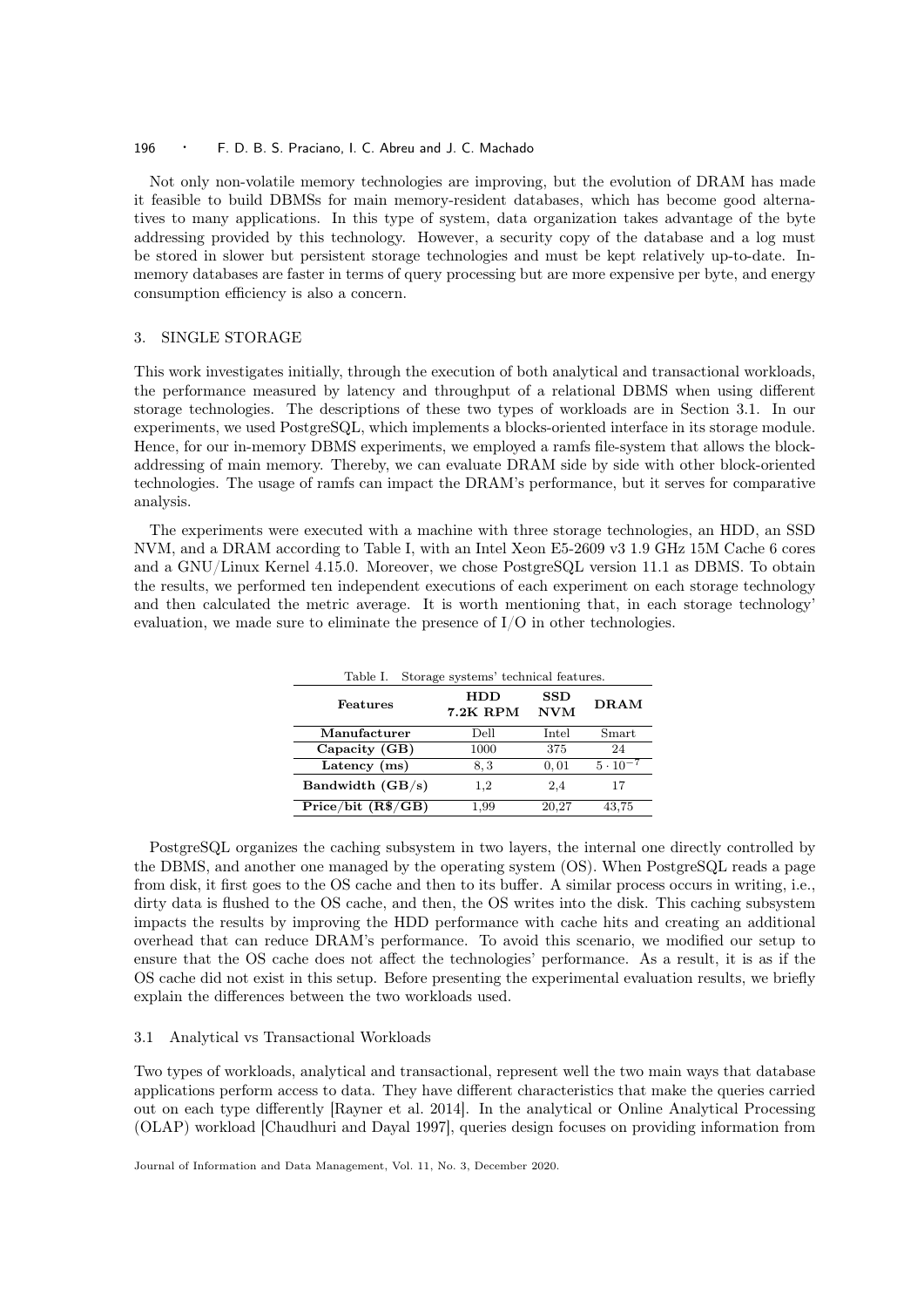analyzing a plethora of historical data. As a result, these queries take longer to perform, and most of their operations is from readings to aggregation calculations. Furthermore, these queries need to be executed efficiently because their response time must be as optimized as possible, supporting a possible interactive use. Among several benchmarks proposed to model this type of work pattern, the TPC-DS [TPC 2020] rises as an evolution of TPC-H, an important benchmark commonly used to represent OLAP workloads.

On the other hand, the transactional or Online Transaction Processing (OLTP) workload is a cornerstone in the development and evaluation of databases due to its great importance in the use of these systems [Chen et al. 2012]. OLTP is characterized by transactions that often take a short time to complete. Besides, several of these transactions can run simultaneously. Hence an important performance metric is the number of transactions that are executed per second, namely throughput. For this type of workload, the considered standard benchmark is the TPC-C [TPC 2010]; thus, we opted for using its OLTP-Bench implementation [Difallah et al. 2013].

TPC-DS is an advancement of the TPC-H benchmark, which specifically models a data warehouse that is part of a decision support system for a retail product supplier [Barata et al. 2015]. The retailer sells products through three channels: Store, Catalog, and Internet, as demonstrated in Figure 3. This one shows the multiple snowflake schema implemented by TPC-DS, a hybrid approach between a 3-Normal Form (3NF) and a bright star schema [Nambiar and Poess 2006]. For this reason, TPC-DS has a more complex structure in comparison to TPC-H. For instance, TPC-H has a 3NF schema composed of only eight relations, whereas TPC-DS consists of multiple snowflake schema with 24 tables. Therefore, it is a more significant challenge imposed by the TPC-DS for DBMSs to perform query processing.



Fig. 3. TPC-DS schema.

The TPC-DS queries consist of 99 distinct SQL queries distributed in four types: pure reporting, pure ad-hoc, iterative OLAP, and extraction or data mining queries. This way, OLAP queries are covered as much as possible; consequently, the benchmark is considered representative for OLAP workloads.

TPC-C is an industry-standard benchmark for transactional workload. It models a system that processes order operations of a wholesale supplier where warehouses store its items' stock. Figure 4 shows this benchmark's nine relations, and the edges demonstrate each relationship between them. The supplier sells 100K items distributed in a defined number of warehouses, each with ten sales districts, and each district serves  $3K$  customers. The number of warehouses is an input parameter that defines the supplier's size, so it is possible to add more warehouses and sales districts, depending on the company growth. Therefore, it is possible to have a more complex database as one wants by increasing the number of warehouses.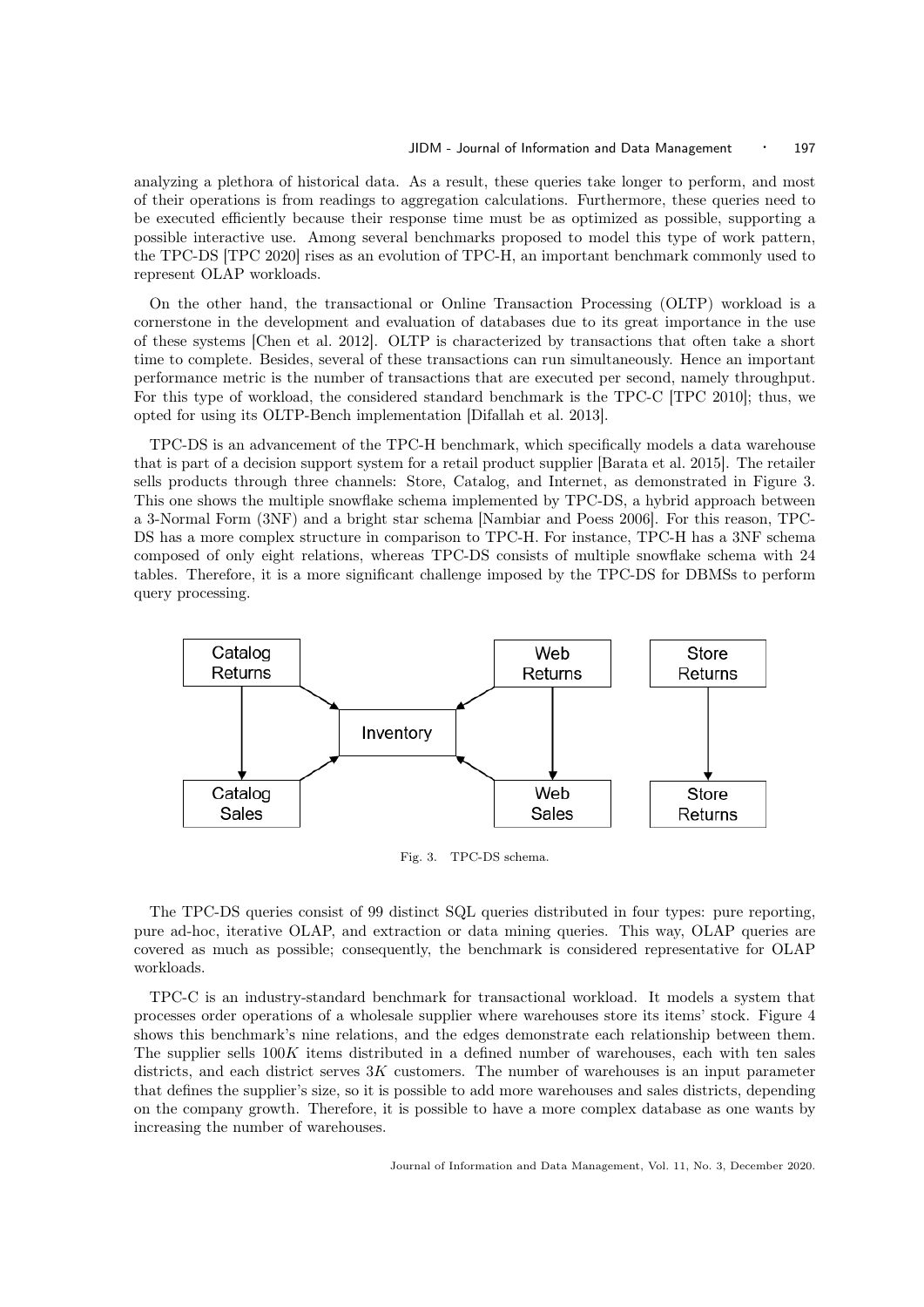

198 · F. D. B. S. Praciano, I. C. Abreu and J. C. Machado

Fig. 4. TPC-C schema.

There are five types of transactions, described in Table II [Transaction Processing Performance Council (TPC) 2010]. A mixture of these transactions is executed simultaneously according to the percentages determined for each one of them. The performance metric, throughput, is defined by the number of New-Order transactions performed. In short, Table II describes what I/O operations the transactions do and the frequency they occur. For example, the New-Order transaction does both read and write operations and has a middleweight.

Table II. TPC-C's types of transactions and its associated role and I/O characteristic.

| <b>Name</b>       | Role                                                | $I/O$ Characteristic     |
|-------------------|-----------------------------------------------------|--------------------------|
| New-Order (NO)    | receive a new order from a customer                 | read-write, mid-weight   |
| Payment (P)       | update the customers' balance to record a payment   | read-write, light-weight |
| Order-Status (OS) | retrieve the status of customers' most recent order | read-only, mid-weight    |
| Delivery (D)      | deliver orders asynchronously                       | read-write               |
| Stock-Level (SL)  | return the status of the warehouses' inventory      | read-only                |

#### 3.2 Overall Performance Impact

Before performing the experiments with PostgreSQL, we initially used dd and fio, tools available in Linux systems, to indicate the performance differences among the technologies without yet using a complex system like a DBMS. Figure 5 presents the variation in the data transfer rate among technologies when we use dd, a tool that allows reading or writing files on a specific technology. The figure shows the rate reached to read and write a 1GB file on each. We observe that taking reference as the transfer rate of HDD, SSD NVM has a rate five times higher, while DRAM has a rate fifteen times higher.

Likewise, we used fio to obtain more details on the possible ways to perform the following  $I/O$ operations: random reading (RR), random writing (RW), sequential reading (SR), and sequential writing (SW). Figure 6 shows the throughput (number of input and output operations per second - IOPS) of these operations on each device.

The small throughput achieved by the HDD's random operations draws attention, an expected result because HDDs have mechanical components, which results in a significant impact. On the other hand, the device's performance is highlighted in sequential operations, in which it almost matches the others. Lastly, the constant evolution of SSDs allows their throughput to approach that achieved by the main memory.

To answer the first point raised at the beginning of this work, we first run the standard TPC-C workload (i.e., 45-43-4-4-4 percentage of each transaction) with a warm-up time equals 5 seconds, a scale factor equals 50. The results are presented in Figures 7 and 8.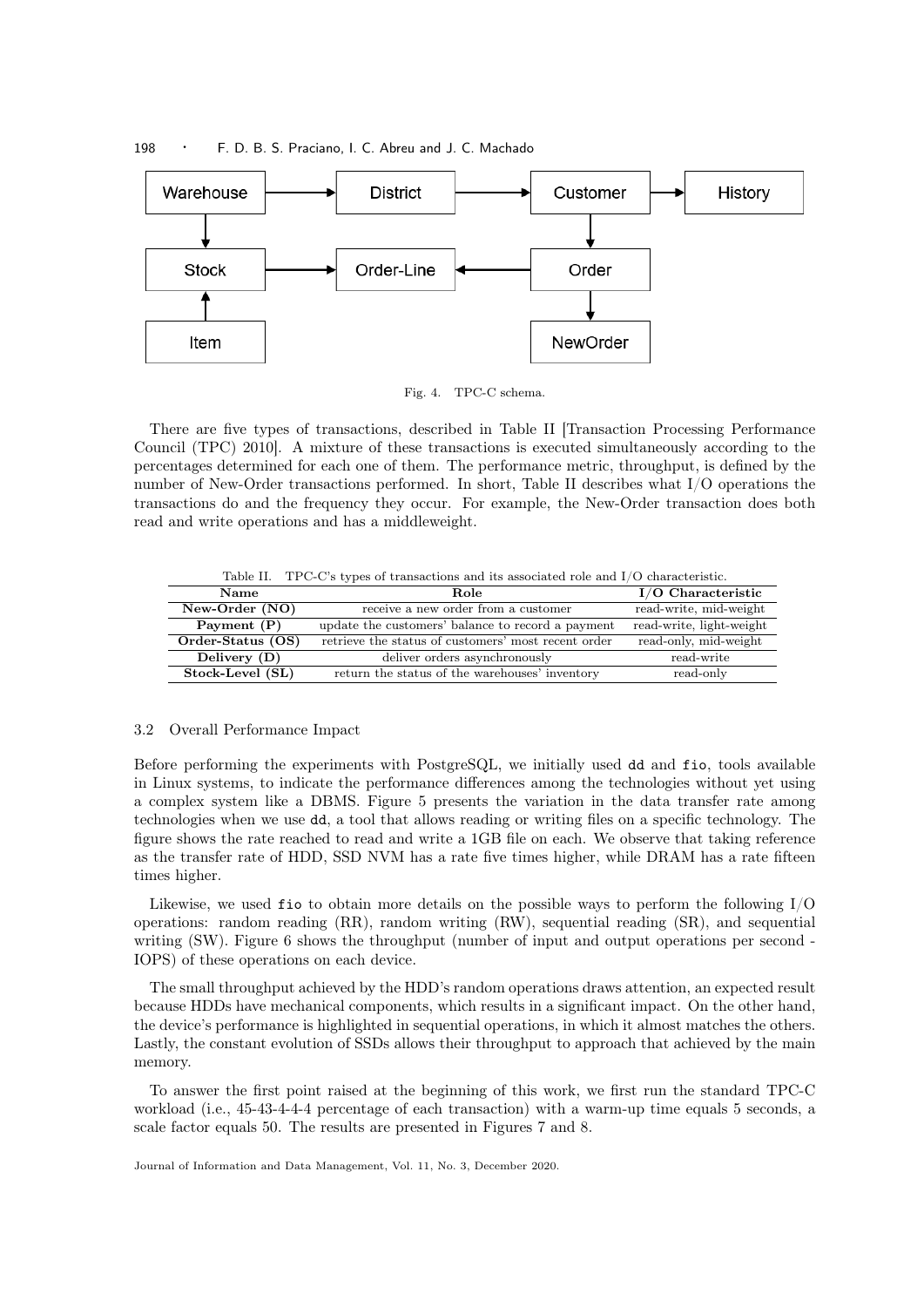

Fig. 5. Data transfer rate using dd. Fig. 6. Technologies' throughput using fio.

Figure 7 shows that the throughput of the underlying storage device can speed up PostgreSQL transaction processing by up to 24 times. Only the exchange of HDD for SSD already brings a seven times improvement in DBMSs' throughput. This effect is also seen in the drop in transaction latency, as shown in Figure 8. This improvement is mainly because TPC-C transactions execute random input and output operations, which are an outstanding feature of transactional workloads. Consequently, performance is impacted by the reasons given above when using fio.



Fig. 7. HDD-relative throughput when running TPC-C. Fig. 8. Accumulated latency when running TPC-C.

Now let us consider the same question for OLAP workloads using TPC-DS. Again, we applied a warm-up time of 5 seconds, and a scale factor equals six. The chosen scale factor was due to the limitation imposed by the amount of RAM available on the machine used to perform these experiments, in this case, 24 GB. Even choosing a scale factor of six, five out of the 99 TPC-DS queries did not run because the RAM space was exhausted while they were executing on the RAM-stored database. The following are not in the result obtained: Q4, Q11, Q22, Q30, Q78. That is 94 of the 99 TPC-DS queries executed successfully. Figure 9 shows the results obtained in this experiment.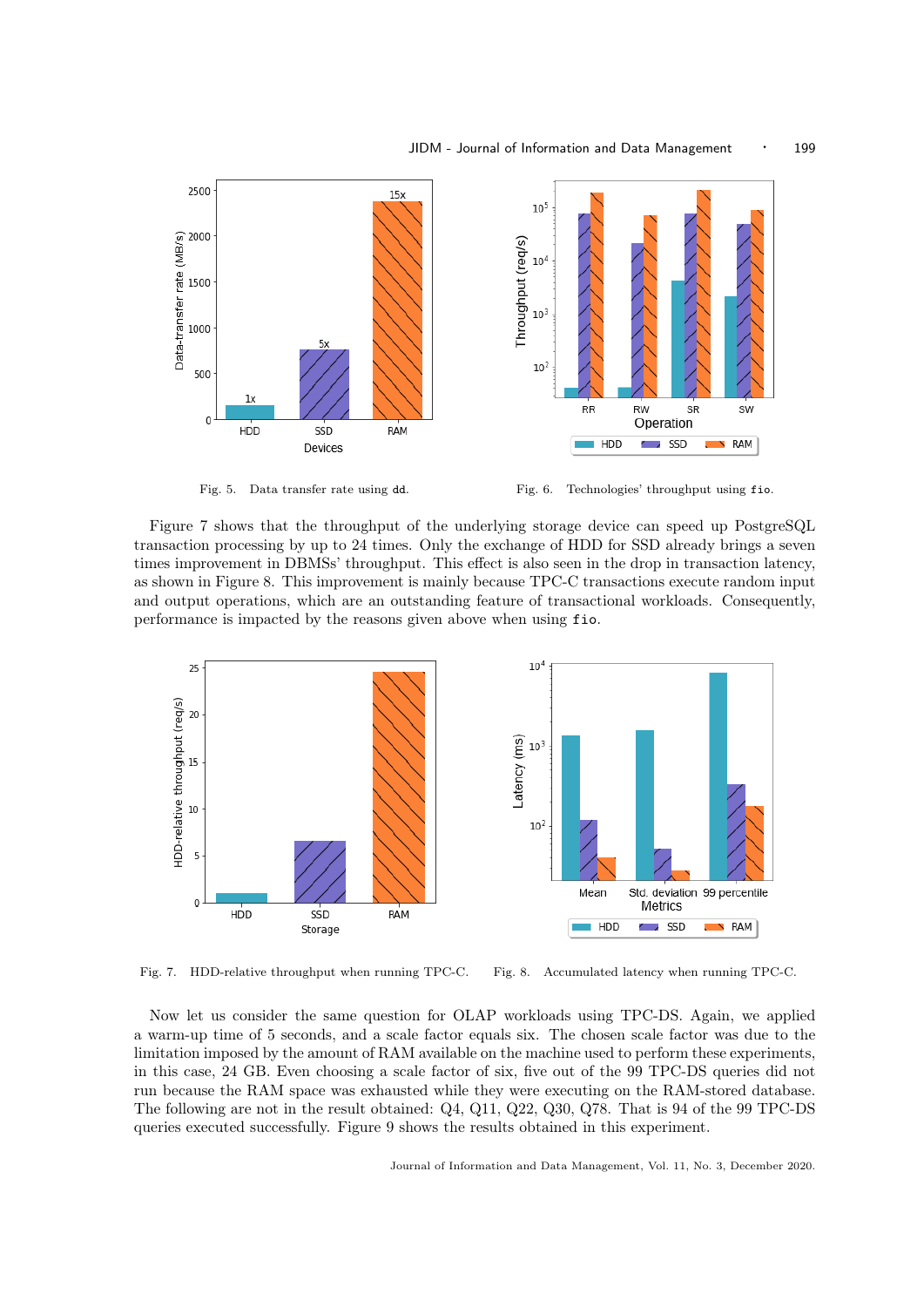

Fig. 9. Overall latency by running TPC-DS workload. Fig. 10. Accumulated latency by running TPC-DS workload.

Figure 9 shows the sum, in hours, of the latency for the 94 queries executed on each of the technologies separately. As expected, the sum of the latency in HDD was higher than in SSD NVM, which, in turn, was higher than in RAM. Due to the speed difference between these types of technologies, this is an expected result. The overall latency reduction was approximately 6 and 10 hours in SSD NVM and RAM, respectively, in comparison to HDD's one. This improvement in the latency is directly related to the difference in the time of the technologies' I/O operations presented in Figures 5 and 6. Moreover, it is essential to note that OLAP queries involve a large number of I/O operations due to the characteristics of these queries; for instance, data aggregation is widespread.

Figure 10 details the performance impact using the metrics of mean, standard deviation, and 99 percentile of device latency. The first observation is that this result reflects the one from Figure 9. However, the relative differences between the performance seen in the mean do not show for the other two metrics. Note that the bars are closer together in standard deviation and 99-percentile metrics. As we will see in the next section, the latency of running some queries on the SSD or RAM nears or equals the latency of execution on the HDD.

Lastly, from the results, we can argue that changing the storage technology, without changes in DBMS's architecture (e.g., without changing blocks-oriented per bytes-oriented storage interface), is enough to bring gain to these systems' performance when dealing with analytical or transactional workloads.

#### 3.3 Performance of Query Processing

In the previous section, we showed an analysis of DBMS's overall performance results. It was not possible to analyze queries execution locally. We evaluate the performance benefit for TPC-DS queries to answer the first question raised in this work, considering queries processed separately. We show that just replacing the underlying storage technology leads to faster running times for the most part.

Figure 11 shows the queries' speed up (in log scale) achieved when SSD or RAM replaces the HDD. In Figure 11, we chose to show only the first 50 queries. Considering the removed TPC-DS queries - Q04, Q11, Q22, Q30, Q78 - the horizontal axis range from 1 to 54.

At first glance, it is already possible to notice that RAM shows better improvement than SSD, even if the latter also shows an improvement compared to the HDD. Nevertheless, first, we only compare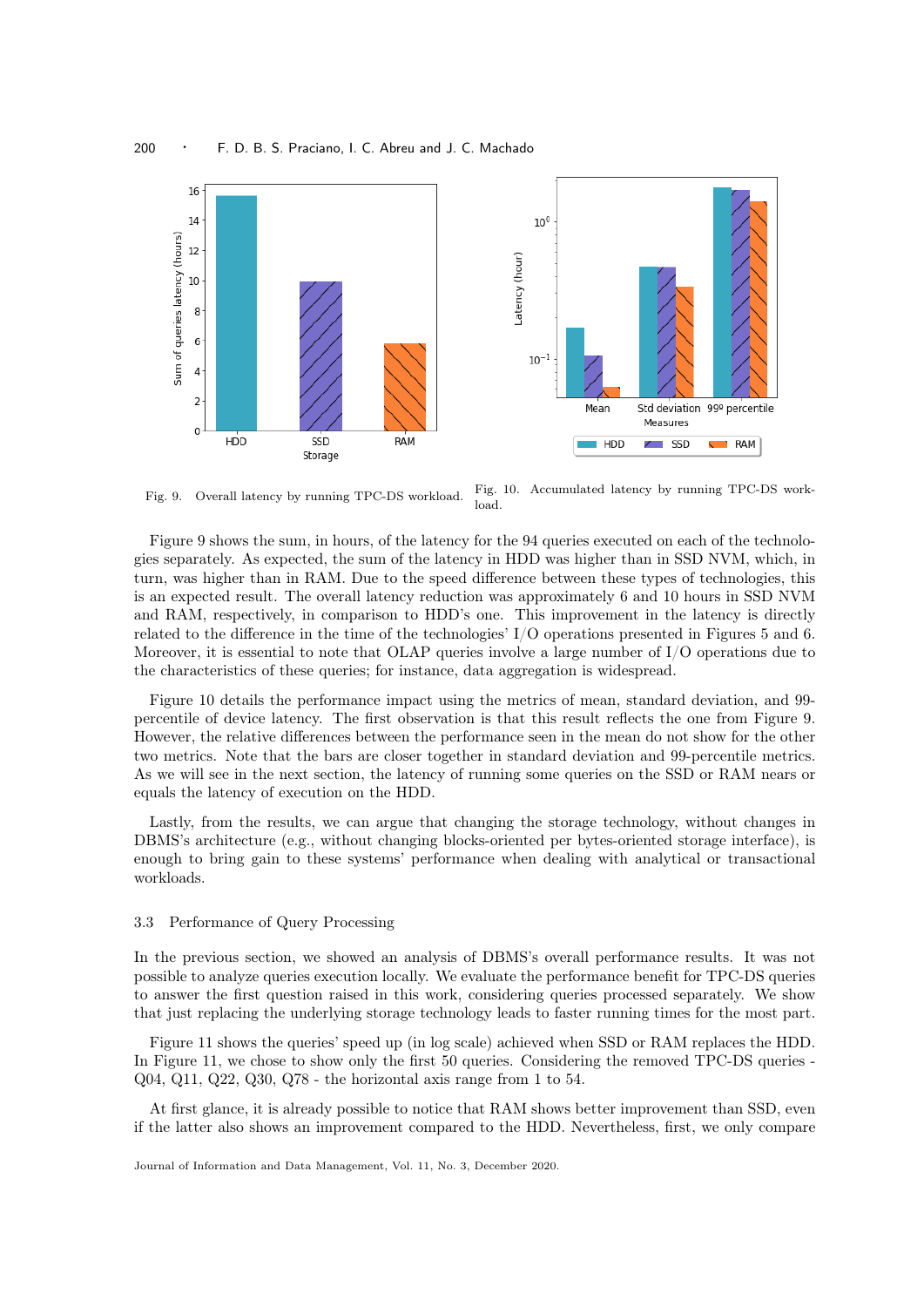

Fig. 11. Speed up of technologies on TPC-DS queries.

RAM to HDD. All of the queries were faster in RAM than in HDD, even though the speed up was not high in three of them, queries  $Q06, Q09, Q41$ . These queries had an improvement factor of less than 1.10. With further investigation, we could discover that they had the characteristics of correlated sub-query and common sub-expression.

In counterpart, queries  $Q_19, Q_42, Q_52$  are the ones with the most improvement. For those queries, the speed-up factor is approximately 1500. When executed on HDD, they run in seconds but last only milliseconds when executed on RAM. Moreover, it is essential to note that a common feature of these three queries is that they are interactive and have the structure of a simple star-join query.

All queries were faster in SSD than in HDD, except query Q06, which was slower in SSD. The difference in this query latency is only 5% between execution in SSD and HDD. In addition to this, queries  $Q01, Q16, Q47$  did not present an improvement factor greater than 1.01. As happened in RAM, these queries also have the characteristic of correlated sub-queries. Finally, the same queries, Q19, Q42, Q52, showed the most significant improvement factor in RAM, also presented this improvement in SSD.

Now comparing RAM to SSD, 47 out of 50 queries were faster in RAM than in SSD. Only queries  $Q08, Q09, Q31$  have a speed up lower in RAM. When analyzing these queries, we observed that their latency is at most 1 minute. Even more, the most significant difference in latency occurs at the query Q07 and lasts only 12 seconds. That is due to the overhead that tempfs causes in using RAM as block-oriented. Thus, we can conclude that the RAM was better than the SSD, except for one query since a difference of 12 seconds in 60 seconds is equivalent to a 20% improvement.

Summarizing all the results, we can argue that query processing can benefit from replacing storage technology even though the DBMS's architecture is not adapted to take advantage of each technology's best characteristics. In particular, we observed a reduction of approximately 60% in the accumulated query latency when replacing HDD with RAM. On the other hand, replacing HDD with SSD brought an improvement of 35% approximately.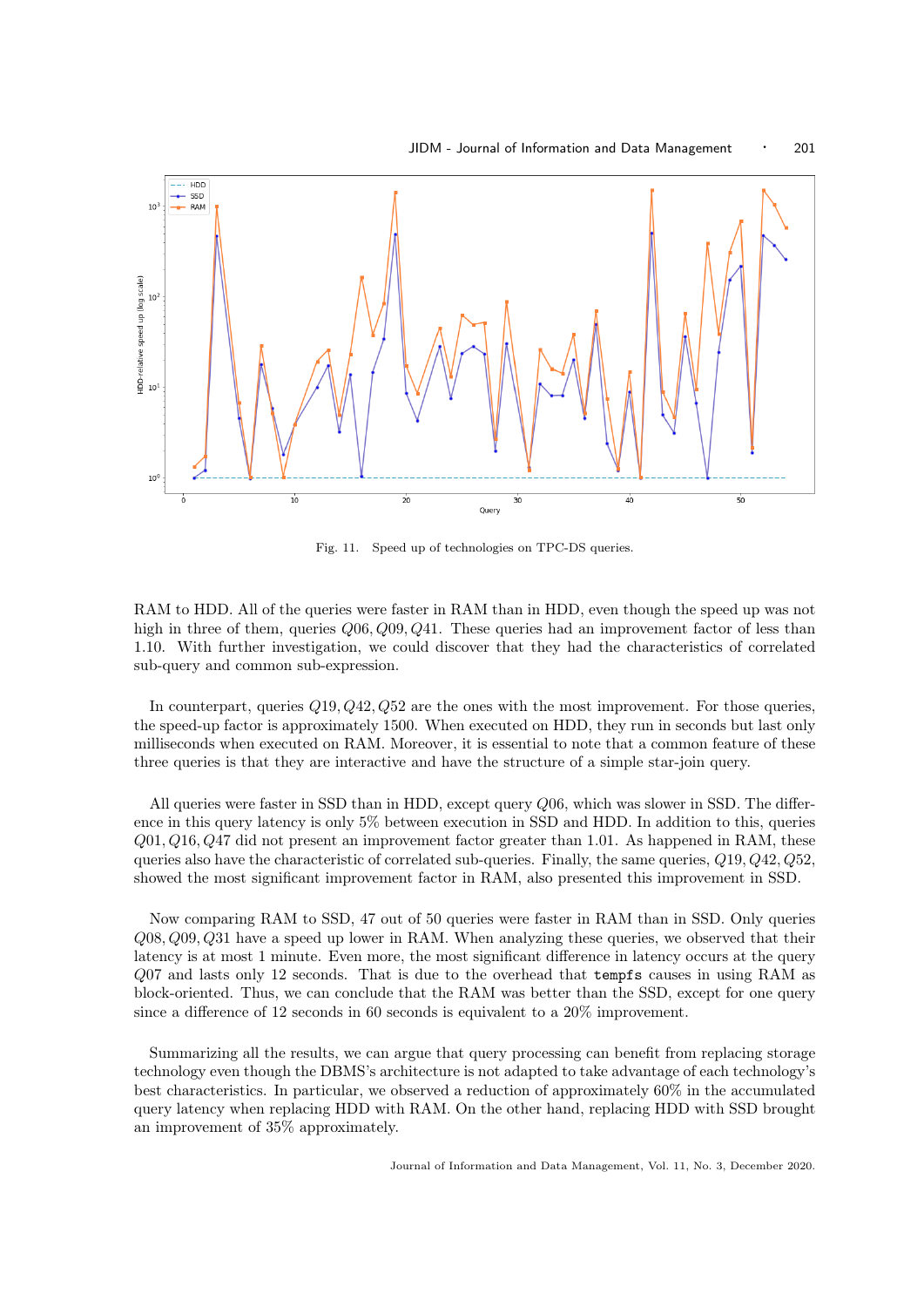#### 4. HYBRID STORAGE

In this section, we strive to construct a hybrid storage system so that its performance is almost as high as that of a DRAM-only system at the same time that the associate cost is not as prohibitive. To do this, we opt to use the OLTP workload since this type of workload has a more widespread access pattern across relations, making it more challenging to create an approach that uses all three storage technologies simultaneously.

#### 4.1 How to Build

In hybrid storage, we design a database placement considering the three different storage technologies. We applied two heuristics, 4.1 and 4.2 below, to drive which technology would store each relation, both of which followed a uniform distribution, that is, each storage technology received three relations. The rationale for using a uniform distribution is to bring balance to the amount of data and workload assigned to each device. This way we distribute the work as much as possible among the storage technologies.

We now propose and briefly analyze two heuristics that we use for generating five configurations (H1 - H5) based on TPC-C workload. The first heuristic is very simple.

Heuristic 4.1. Relations should be distributed among storage technologies according to their size so that each technology stores a balanced amount of data.

In the first heuristic, the criterion used as a deciding factor is the relation size. We measure the size of each relation and, then, distribute them to balance the amount of data stored in each storage technology. The upside of this approach is that, being simple, it can be easily automated. The downside is that it does not consider the characteristics of the workload, which can cause a storage technology to become overloaded with I/O operations. To tackle with this problem, we propose the second heuristic.

Heuristic 4.2. Relations should be distributed among storage technologies according to the number of I/O operations they receive in a given workload so that each technology performs a balanced number of I/O operations.

In the second heuristic, we analyze the workload's I/O operations pattern and, then, distribute the relations so that these operations performed by the workload are distributed in a balanced way among storage technologies. The rationale for this heuristic is that, considering the characteristics of the workload, a mapping can be performed in order to optimize the execution of I/O operations. For example, considering that a relation will only be read and never modified in a given workload, it may be interesting that this relation is stored in a storage technology that has a good reading rate, such as RAM.

As previously mentioned, we apply these heuristics to the TPC-C workload that consists of nine relations and five types of transactions in order to generate five configurations (H1 - H5). Using first heuristic, we measure the size of the nine TPC-C's relations and allocate them among storage technologies. Thus, two configurations H1 and H2, shown in Figure 12, were generated as simple as possible.

In counterpart, it was not straightforward to generate the configurations based on second heuristic. To do this, we analyze all types of TPC-C transactions, shown in Table II, to distribute the I/O operations executed by these transactions among storage technologies. The distribution of the transaction I/O operations among relations is given in Table III.

Journal of Information and Data Management, Vol. 11, No. 3, December 2020.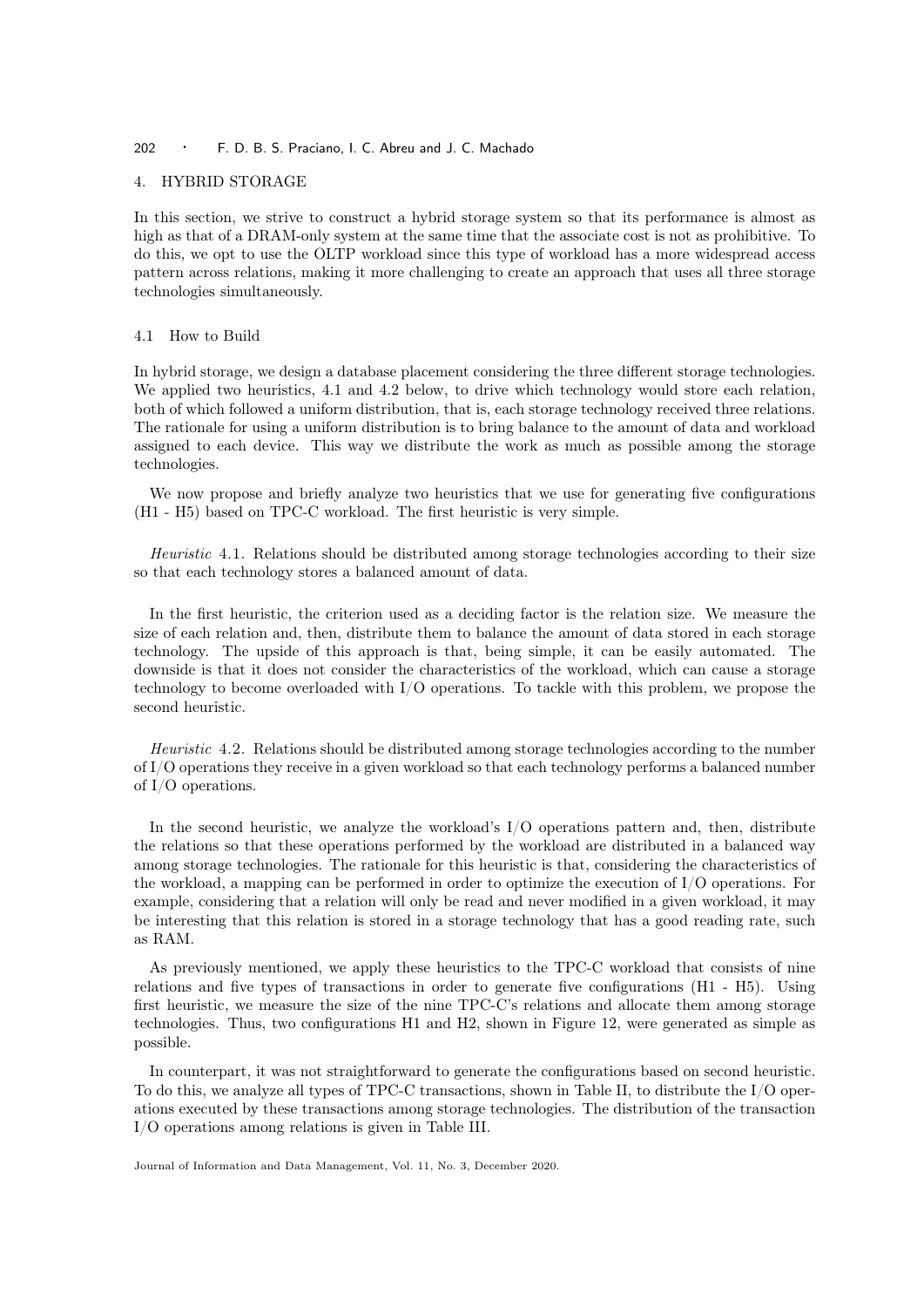

Fig. 12. H1 and H2 configurations generated based on Heuristic 4.1.

Table III. TPC-C's relations and its I/O operations executed by each TPC-C transaction.

| Relation        | <b>SELECT</b> | <b>INSERT</b> | <b>UPDATE</b> | <b>DELETE</b> |
|-----------------|---------------|---------------|---------------|---------------|
| Warehouse       | NO, P         |               | Р             |               |
| <b>District</b> | NO, P, SL     |               | NO, P         |               |
| Customer        | NO, P, OS, D  |               | P. D          |               |
| Stock           | NO, SL        |               | NO            |               |
| Item            | NO.           |               |               |               |
| Order           | OS, D         | NO            | D             |               |
| New-Order       |               | NO            |               | D             |
| Order-Line      | OS, D, SL     | NO            | D             |               |
| <b>History</b>  |               | P             |               |               |
|                 |               |               |               |               |

Table III shows which query's type (or equivalently, I/O operations) a given relation can receive from TPC-C transactions. For example, Warehouse can receive SELECT queries from NO (New-Order) and P (Payment) transactions and UPDATE queries only from P (Payment). That is, all entry values in this table represent TPC-C transactions that were presented in Table II. After analyzing this table, we generate the configurations H3, H4 and H5 based on second heuristic. In Figure 13, we show these configurations.

# 4.2 Cost-benefit Ratio

The replacement of HDD for RAM brings a significant improvement in PostgreSQL performance when executing a transactional workload; however, this incurs an increase in cost related to this change. Even though main memory technologies have evolved over the years and have improved their costbenefit, there is still a relevant difference in these storage technologies' prices. Today, a DRAM costs, per GB, more than 200 times an HDD, and around 4 times an NVM SSD. In other words, for DRAM, one pays that much more than for an HDD, but, in return, it is possible to get a device that is more than 15 times faster. If one chooses an SSD, it is also possible to get a third of this speed for a quarter of that price. With the advent of new NVM technologies, such as the 3D XPoint used in this work, this gap has narrowed, but it is still remarkable.

Figure 14 shows the relationship between the cost of maintaining the database and the throughput obtained, whether using a single technology or performing one of the various hybrid forms described above. Note the hybrid configurations H3 and H5. With a cost two times lower and maintaining a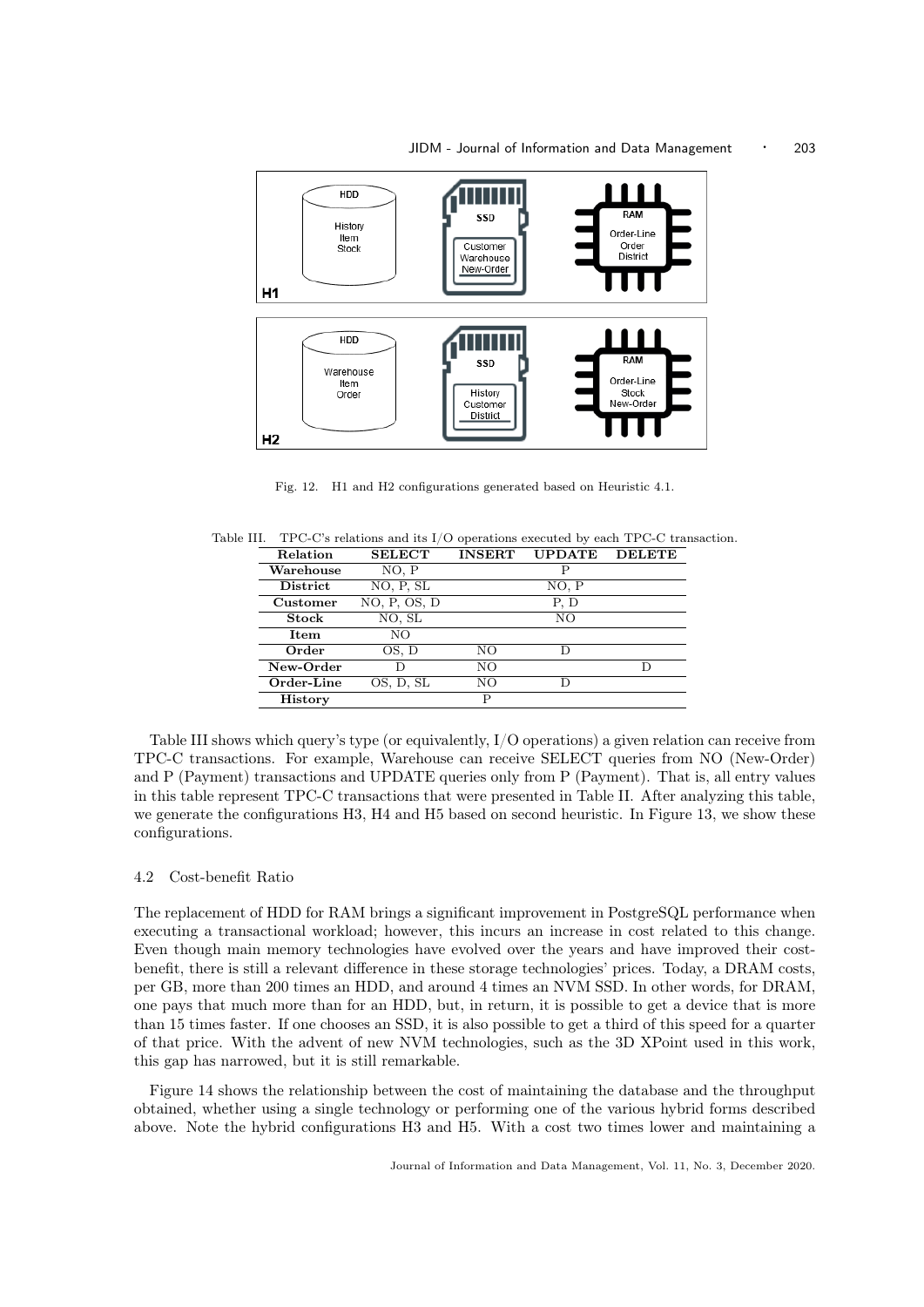204 · F. D. B. S. Praciano, I. C. Abreu and J. C. Machado



Fig. 13. H3, H4 and H5 configurations generated based on Heuristic 4.2.





Fig. 14. Hybrid template, HDD, SSD and RAM's cost-benefit

Fig. 15. HDD-relative throughput when running TPC-C considering the best hybrid model (H1).

throughput very close to the SSD, the H5 configuration presents a better cost-benefit relation than the SSD, thus being a viable alternative. The H3 configuration, on the other hand, obtained the most significant gain in the cost-benefit ratio since it presented a performance similar to that of RAM at a lower cost. Based on this configuration, the cost-benefit ratio of hybrid storage would be 6, while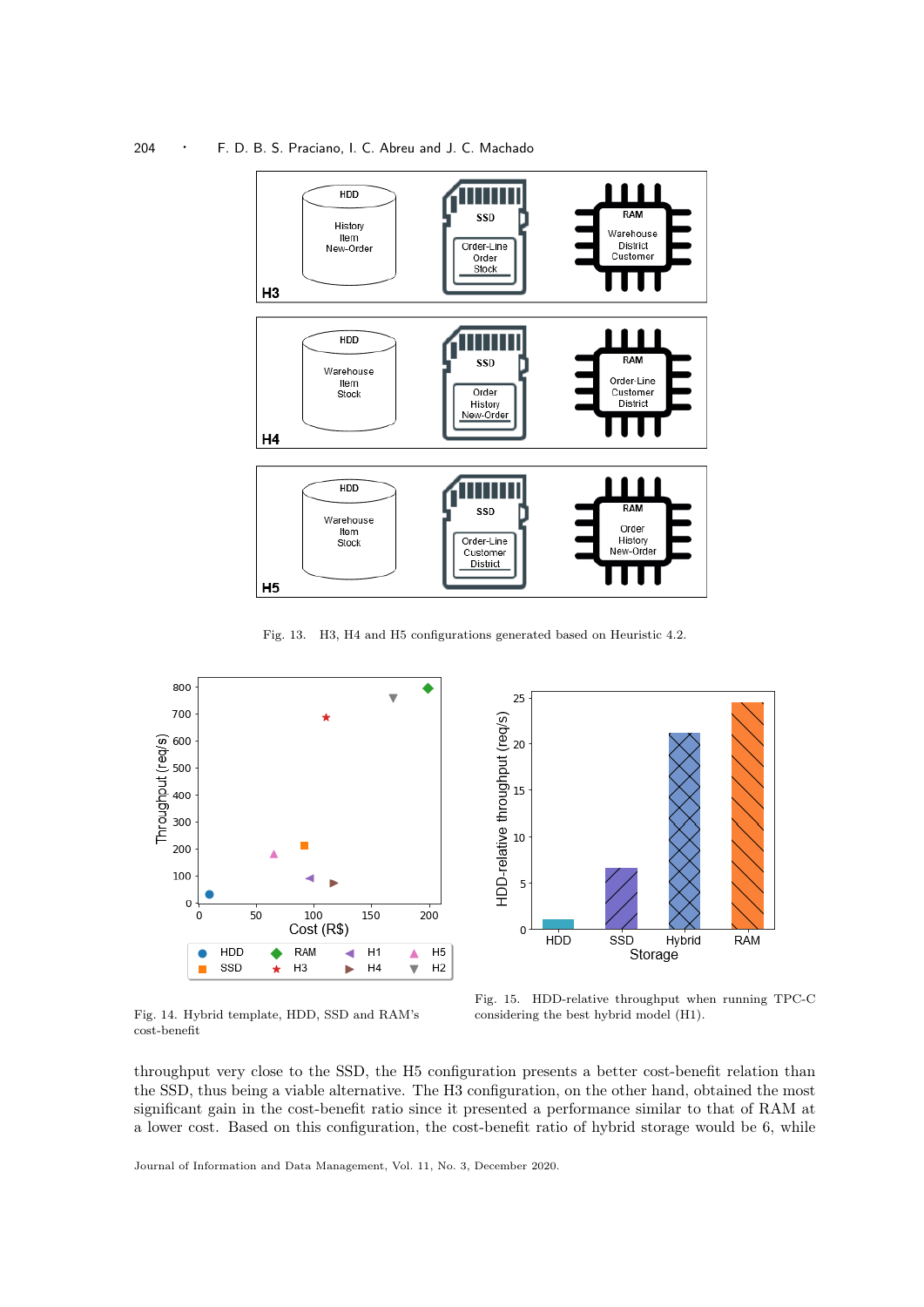RAM's would be 4.

Figure 15 shows the throughput of hybrid configuration, in the case configuration H3, compared to HDD, SSD and RAM. We can notice that the throughput achieved by that configuration, which obtained the best cost-benefit ratio when compared to other setups (H1-H5), has an improvement of around 20 times when compared to the throughput rate of the HDD. In this configuration, the TPC-C's Warehouse, District, and Customer relations were allocated in RAM, while the Order-Line, Order, and Stock, on the SSD and, finally, the History, Item, and New-Order, on the HDD, as seen in Figure 13. Therefore, we can say that building a hybrid storage model is possible considering the workload and still obtain excellent performance.

#### 5. RELATED WORK

Many works have studied the impacts of using different technologies for storing data in DBMSs. With a detailed experimental analysis, the paper [Xu et al. 2015] presents a characterization of the performance of SSDs that use NVMe standard. They compared an NVMe's I/O stack with a SATA SSD's one and identified factors that provide performance improvement in NVMe-based SSDs. Using a tool called blktrace, the authors also measure the time spent in different phases of the NVMe stack after an I/O request until its completion. They also perform an experimental analysis of the performance of relational and non-relational DBMSs when using NVMe SSDs, SATA SSDs and HDDs, and a tmpfs file system on DRAM as upper limit reference. They use the MySQL DBMS with a TPC-C workload and evaluate CPU utilization for: SSD drive, RAID 0 of four SSD drives, NVMe drive, and tmpfs on DRAM. They run YCSB workloads on Cassandra and MongoDB and evaluate the throughput and latency of the NVMe SSD compared to the single SATA SSD and four SATA SSDs. Their experiments show improvements in user-level activity, I/O wait time, throughput, and latency when using NVMebased SSD even against a RAID 0 of four SATA SSDs in the majority of workloads tested, and similar to the RAID 0 in others.

Another work [Brayner and Monteiro 2016] investigates the performance of three commercial DBMSs using both HDD and SSD as a storage technology, arguing that, in the future, these systems should be aware of the underlying hardware. The evaluation uses the TPC-H and TPC-E workloads and SATA SSDs. In their experiments, the authors show that instead of significantly outperform HDDs, SSDs perform only a couple of orders of magnitude better. In that work, they argue that if DBMSs do not consider the asymmetry of write and read operations in write-intensive workloads, the SSD performance is compromised.

In [Liu and Salem 2013], the authors describe a cost-aware buffer pool management algorithm for DBMSs with hybrid storage consisted of SSD and HDD that recognizes that page access patterns change when the page moves between the SSD and the HDD. In MySQL InnoDB, they also implement an automatic manager that chooses which tables are stored on SSD to work along with the buffer manager. An HDD stores all pages, and an SSD stores a copy, working as an intermediary buffer. When the DBMS must read a page, it checks if it is in the buffer; otherwise, it looks for it in the SSD and loads it in the buffer. The authors conduct the experiments with TPC-C workloads to compare their approach with standard techniques and other works. They compare their buffer manager with the standard LRU based one implemented in InnoDB.

The work [Höppner et al. 2014], in turn, proposes a DRAM approach, with a hybrid memory device, consisting of a random memory and a flash component, and HDD for columnar in-memory DBMSs to avoid scaling-out. Their study discusses the impact of Storage Class Memory (SCM) on in-memory DBMSs, using a hybrid memory device to emulate SCM. This approach divides the columns into three categories based on hit frequency, namely hot, warm, and cold. A memory hierarchy is structured to store hot columns in faster devices, going down to cold columns in slower technologies. Columns labels must be frequently updated when the application access pattern changes. For experimental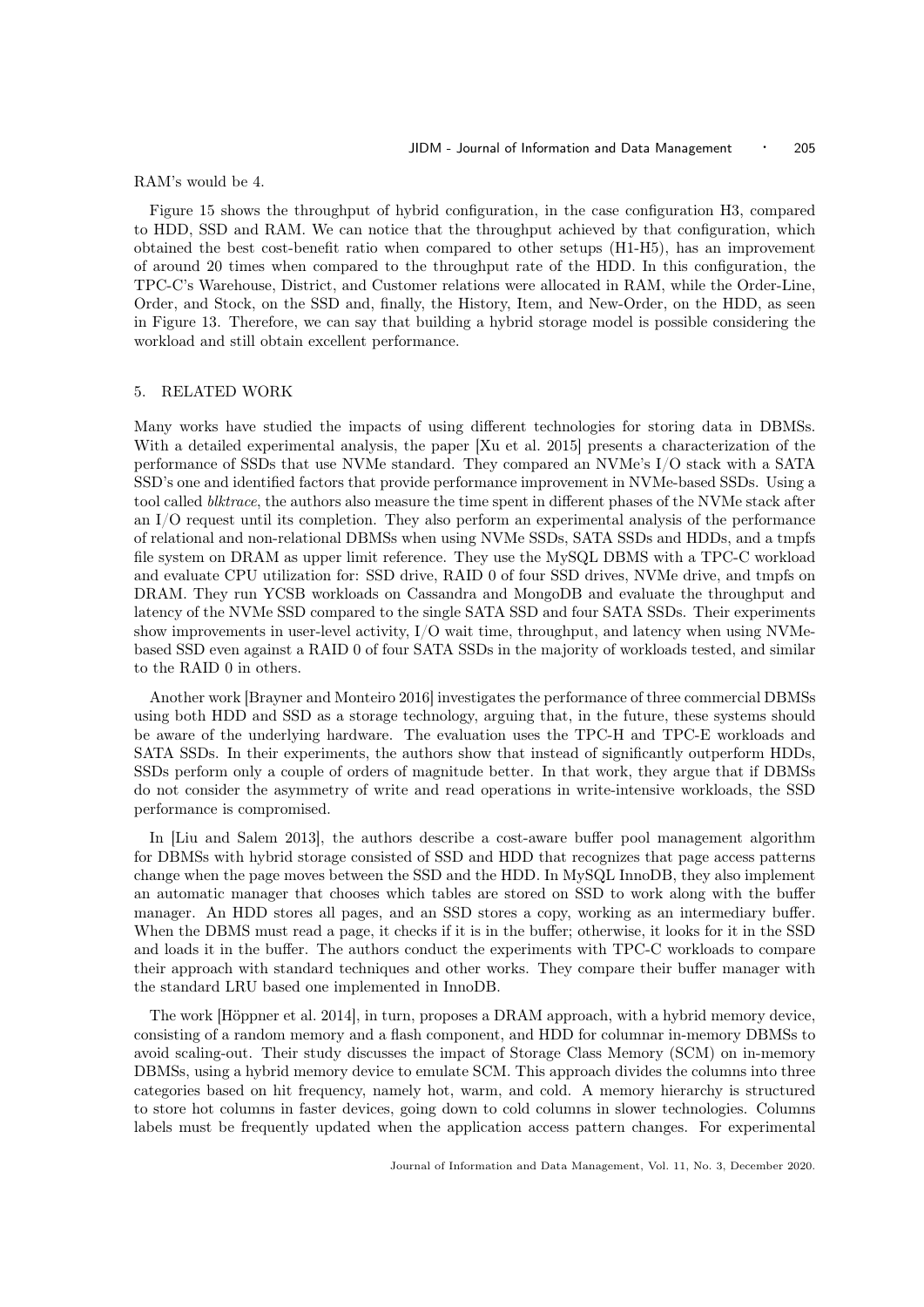#### 206 · F. D. B. S. Praciano, I. C. Abreu and J. C. Machado

evaluation, the authors use the columnal in-memory DBMS SAP HANA and the TPC-C workload. They argue that their approach avoids scale-out for a relatively small loss in throughput.

In [Wu et al. 2019], the authors study the use of 3D XPoint Intel Optane SSD as a caching layer between the main memory and the storage flash-based SSD. In their experiments, the 3D XPoint SSD does not perform aways better than the flash-based one. Their experiments indicate that the flash-based SSD is more proper to deal with higher I/O concurrency, as it has internal parallelism. The Optane does not show improvement with high request scale workloads, for example, the TPC-H workload. They argue that the Intel Optane SSD performs better when used as a cashing layer in a system alongside a flash-based SSD, so they propose a caching strategy.

The work [Didona et al. 2020] studies the elements that impact a persistent tree data structure performance on SSDs when doing benchmarks. It also discusses many characteristics of SSDs that may affect the overall performance of a workload. They identify seven of these elements that are often overlooked in empirical evaluations, sometimes leading to biased and inaccurate conclusions. These elements are related to many aspects, as the drive's internal routines and initial internal state, the dataset size in comparison to the drive capacity, and the maintenance routines of the persistent tree data structure. They run experiments using two database systems: RocksDB, which implements an LSM-tree data structure, and WiredTiger, that implements a B+Tree. The paper describes general advice on how to avoid each of these pitfalls, varying from controlling the drive's pre-condition before every experiment to perform evaluations of different dataset sizes. One of the elements discussed is the storage technology impact. They run experiments comparing the performance of three SSDs, two flash-based SSDs, and a 3D-XPoint one, when the system variables are the same, using two datasets.

The focus of the study described in [Eisenman et al. 2018] is reducing the cost of a system without losing too much performance through the partial replacement of the faster but expensive DRAM memory for the slower but cheaper block addressed NVM. The paper describes an implementation of a system on top of MyRocks that optimizes NVM's use as second-layer cash for key-value databases. The approach does a series of modifications to improve performance, as partitioning the index structure and storing in NVM for releasing DRAM space. Also, the approach sets up 6KB blocks so they are not spread in two physical pages when compressed and go further, doing zero-paging when a block cannot be stored in the page's remaining free space. Both of these strategies reduce bandwidth consumption, which improves performance. The experimental analysis compares its implementation against systems with only one DRAM.

Comparing our work with all of those mentioned above, we can highlight two points that are addressed in this work and have not been addressed previously: i) we present and discuss the results of an experimental analysis of a relational DBMS that stores data in three storage technologies separately, one of them is 3D XPoint technology, using two workloads: TPC-C and TPC-DS; ii) we provide two heuristics to combine three storage technologies at the same time to build a hybrid system. These main differences were pointed out and summarized in Table IV.

| Table IV. Summary of related works. |                      |                           |                   |  |  |  |
|-------------------------------------|----------------------|---------------------------|-------------------|--|--|--|
| Work                                | Technologies         | <b>Hybrid System</b>      | Workload          |  |  |  |
| Liu and Salem 2013                  | HDD, SSD             | HDD, SSD (as buffer)      | TPC-C             |  |  |  |
| Höppner et al. 2014                 | HDD, SSD, DRAM       | HDD, Hybrid Device, DRAM  | TPC-C             |  |  |  |
| [Xu et al. $2015$ ]                 | HDD, SSD, DRAM       |                           | TPC-C, YCSB       |  |  |  |
| [Brayner and Monteiro 2016]         | HDD, SSD             |                           | TPC-H, TPC-E      |  |  |  |
| Eisenman et al. 2018                | 3D XPoint, DRAM      | 3D XPoint, DRAM           | Custom, LinkBench |  |  |  |
| [Wu et al. 2019]                    | SSD, 3D XPoint       | SSD, 3D XPoint (as cache) | TPC-H             |  |  |  |
| [Didona et al. 2020]                | SSD, 3D XPoint       |                           | Custom            |  |  |  |
| This work                           | HDD, 3D XPoint, DRAM | HDD, 3D XPoint, DRAM      | TPC-C. TPC-DS     |  |  |  |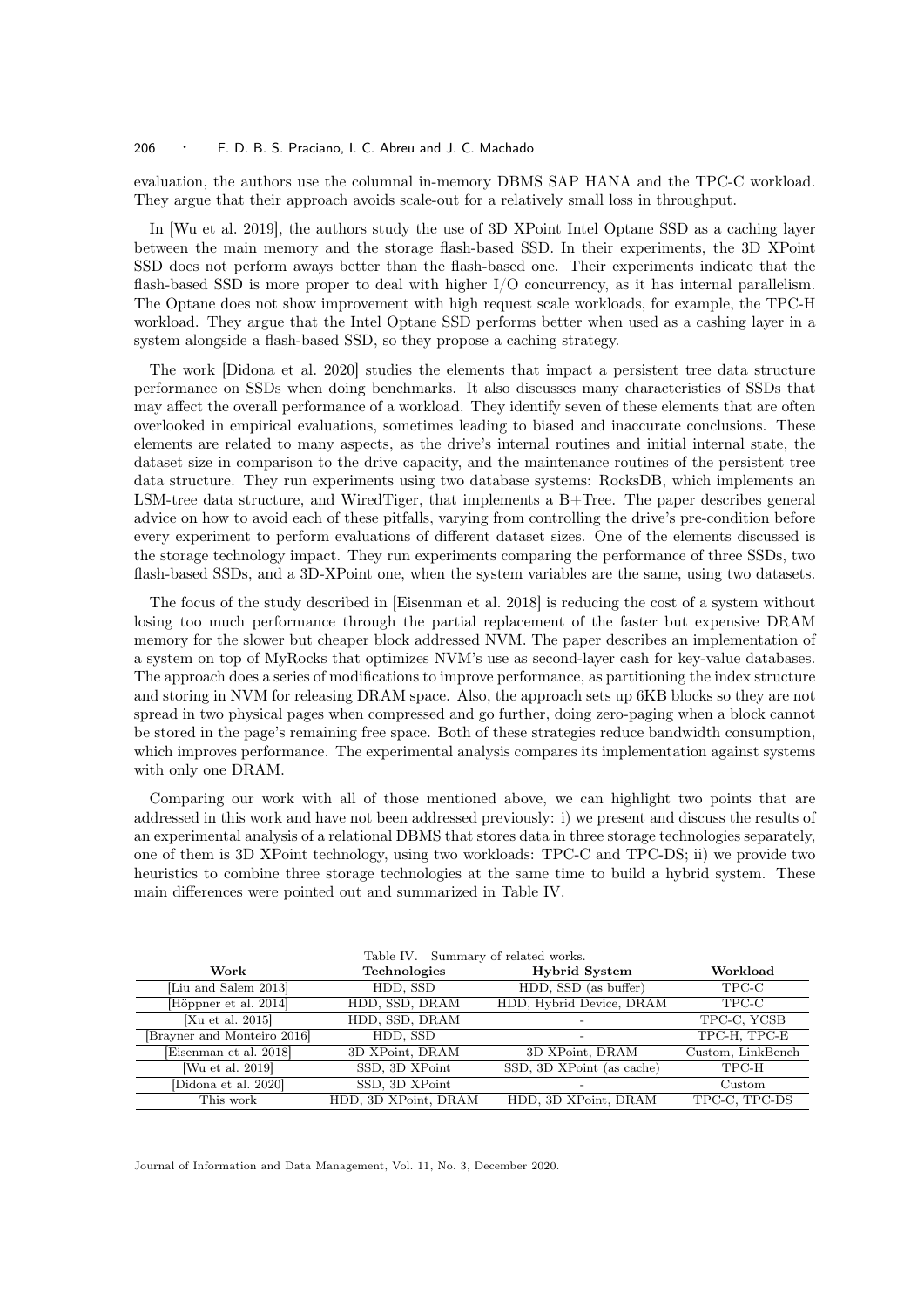## 6. CONCLUSION AND FUTURE WORK

This paper presents an experimental analysis of the influence that different storage technologies can have on the performance of a relational DBMS, PostgreSQL, when used as the underlying hardware. In addition, we also considered the building of hybrid approach that uses different storage technologies combined. Based on the experimental results, we discuss three questions raised in this work.

In the first question, we are interested in the impacts the replacement of storage technologies can have on DBMSs' performance. The rapid evolution of storage technologies brings significant improvement for DBMSs, both on throughput and latency. Notably, we show that just the direct exchange of HDD for DRAM had a positive impact, up to 24 times in our experiments, on the throughput of a transactional workload. Furthermore, the latency of an analytical workload has been reduced considerably. Specifically, it was reduced by approximately 10 hours, from 16 hours on the HDD to 6 hours on DRAM in our experiments. Deepening the analysis for each query, we could notice that some queries can be a benefit of storage technology exchange and we observed an improvement factor in these queries that reached a maximum of 1500 considering an analytical workload.

After, in the second one, we are interested in finding ways to build a hybrid approach that combines different technologies simultaneously. To answer this question, we proposed two heuristics to distribute the data among storage technologies. The deciding factor of the first heuristic is only relations' size, while we also considered the quantity of reading and writing operations over those relations in the second one. Using TPC-C workload, we generated five configurations (H1 - H5) based on these two heuristics. We used these configurations to set up our hybrid system to assess their cost-benefit.

Lastly, the third question addresses the feasability of these hybrid approaches taking into account their cost-benefit. Thus, as cost of RAM or NVM technologies may be prohibitive, we showed that it is possible to build hybrid storage that improves the cost-benefit, up to 2 times in our experiment, compared to system stored only on RAM.

As for future works, one possible way is to deepen the discussion by studying ways to make DBMSs exploit the new storage technologies potential, for instance, using some machine learning models to learn the parameters according to underlying storage technologies characteristics. Also, to deepen the study of hybrid storage database systems for developing autonomous solutions to take advantage of this type of configuration, as for choosing the best data organization in the hybrid format, dividing relations of complex schemas efficiently for maximizing throughput and latency to both analytical and transactional workloads.

#### REFERENCES

- BARATA, M., BERNARDINO, J., AND FURTADO, P. An overview of decision support benchmarks: Tpc-ds, TPC-H and SSB. In New Contributions in Information Systems and Technologies - Volume 1 [WorldCIST'15, Azores, Portugal, April 1-3, 2015], Á. Rocha, A. M. R. Correia, S. Costanzo, and L. P. Reis (Eds.). Advances in Intelligent Systems and Computing, vol. 353. Springer, Portugal, pp. 619–628, 2015.
- Brayner, A. and Monteiro, J. M. Hardware-aware database systems: A new era for database technology is coming - vision paper. In 31º Simpósio Brasileiro de Banco de Dados, SBBD 2016, Salvador, Bahia, Brazil, October 4-7, 2016, J. C. Machado (Ed.). SBC, Brazil, pp. 187–192, 2016.
- Chaudhuri, S. and Dayal, U. An overview of data warehousing and olap technology. SIGMOD Rec. 26 (1): 65–74, Mar., 1997.
- Chen, Y., Raab, F., and Katz, R. H. From TPC-C to big data benchmarks: A functional workload model. In Specifying Big Data Benchmarks - First Workshop, WBDB 2012, San Jose, CA, USA, May 8-9, 2012, and Second Workshop, WBDB 2012, Pune, India, December 17-18, 2012, Revised Selected Papers, T. Rabl, M. Poess, C. K. Baru, and H. Jacobsen (Eds.). Lecture Notes in Computer Science, vol. 8163. Springer, India, pp. 28–43, 2012.
- DIDONA, D., IOANNOU, N., STOICA, R., AND KOURTIS, K. Toward a better understanding and evaluation of tree structures on flash ssds.  $CoRR$  vol. abs/2006.04658, pp. 1–15, 2020.
- Difallah, D. E., Pavlo, A., Curino, C., and Cudre-Mauroux, P. Oltp-bench: An extensible testbed for benchmarking relational databases. Proc. VLDB Endow. 7 (4): 277–288, Dec., 2013.